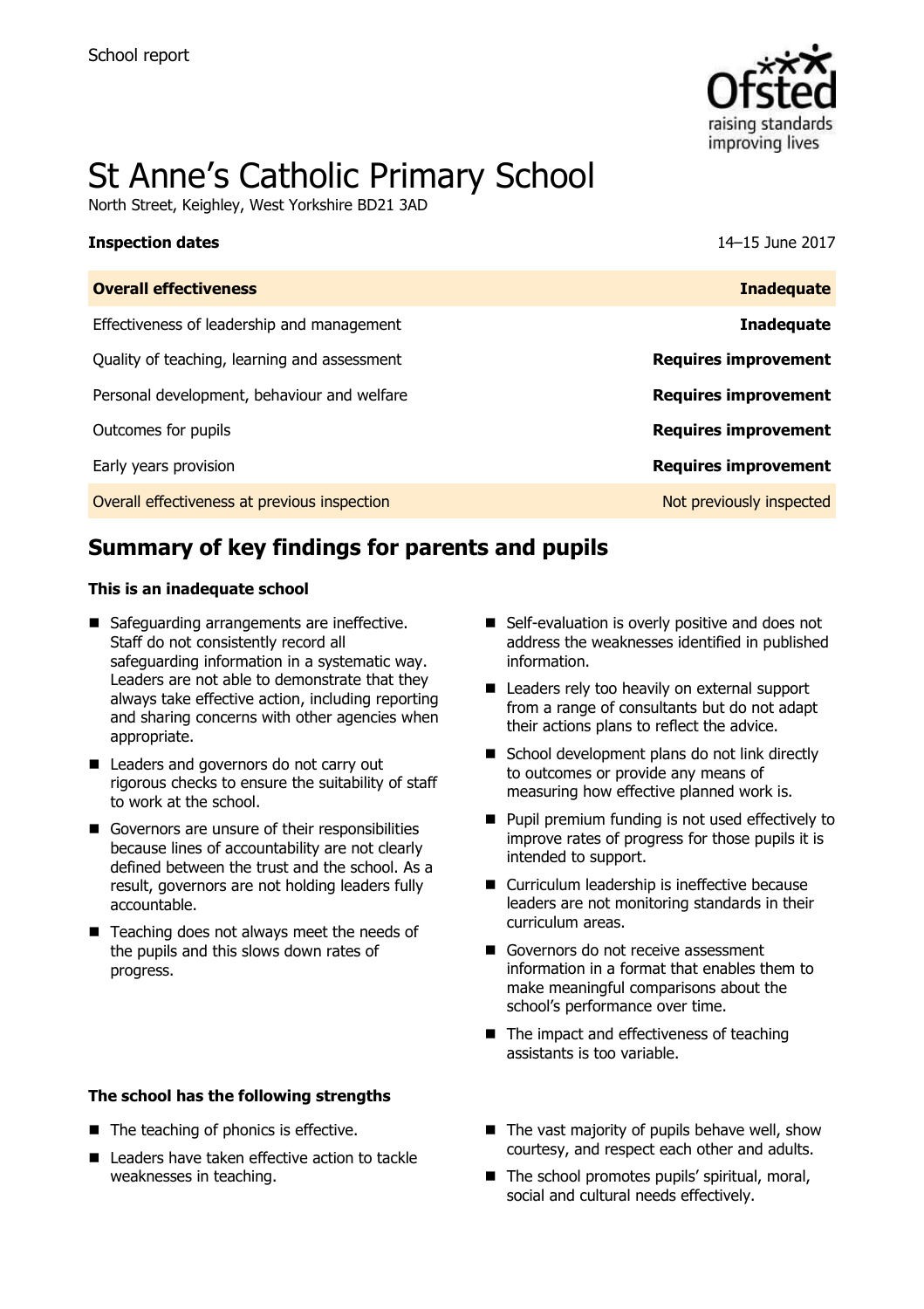

## **Full report**

In accordance with section 44(2) of the Education Act 2005, Her Majesty's Chief Inspector is of the opinion that this school requires significant improvement, because it is performing significantly less well than it might in all the circumstances reasonably be expected to perform.

### **What does the school need to do to improve further?**

- Urgently implement effective safeguarding systems, ensuring that:
	- staff receive immediate safeguarding training to ensure that they follow the correct safeguarding procedures
	- leaders review all safeguarding policies and practices to improve their effectiveness
	- all staff record injuries or concerns about pupils on the school's system
	- the designated safeguarding leaders act immediately on any concerns raised from their internal systems and record the actions they take
	- leaders regularly review safeguarding information to look at patterns and trends over time
	- all staff receive the necessary checks before they are appointed to their positions in accordance with 'Keeping children safe in education 2016'
	- governors responsible for safeguarding receive support from the trust to carry out safeguarding duties effectively.
- Improve the effectiveness of leadership and management by ensuring that:
	- governors understand the lines of accountability, so they know what they are responsible for
	- self-evaluation is accurate and identifies actions to improve weaknesses as well as celebrating strengths
	- action plans focus on where improvements are needed and are rigorously reviewed, evaluated and updated
	- pupil premium plans focus on providing effective support to improve rates of progress for disadvantaged pupils across all subject areas
	- the sports leader monitors how effectively the sports premium is being used, including analysing participation rates
	- governors are regularly informed about the progress of all groups of pupils so they can hold leaders to account
	- governors check to ensure that advice given by external consultants is used to support school improvement
	- curriculum leadership improves and leaders monitor standards in their subject area
	- senior leaders monitor the effectiveness of the early years regularly and check the accuracy of assessment information.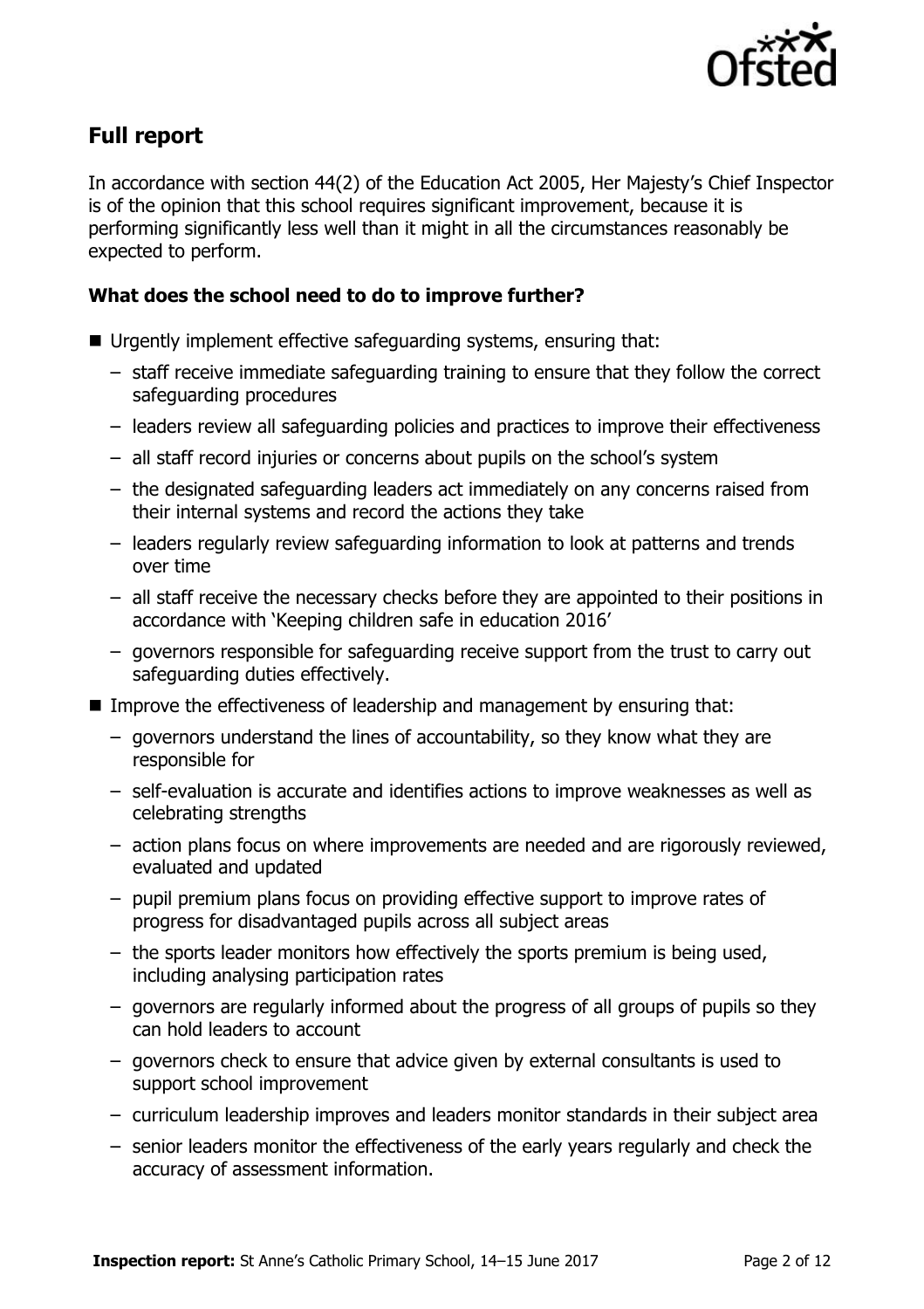

- **IMPROVE the quality of teaching, learning and assessment and increase rates of** progress for all pupils, particularly disadvantaged pupils, by:
	- refining assessment tracking for all groups of pupils so that governors and leaders hold teachers fully accountable for the progress pupils are making
	- using assessment information to plan learning activities which are well matched to pupils' levels of ability, particularly for the most able pupils
	- planning work which stimulates and interests pupils so they are more engaged in their learning
	- improving teachers' expectations in all subjects, ensuring that lessons engage and stimulate children's learning
	- evaluating the impact of teaching assistants and holding them accountable for the work they do.

An external review of governance should be undertaken in order to assess how this aspect of leadership and management may be improved.

An external review of the school's use of pupil premium funding should be undertaken in order to assess how this aspect of leadership and management may be improved.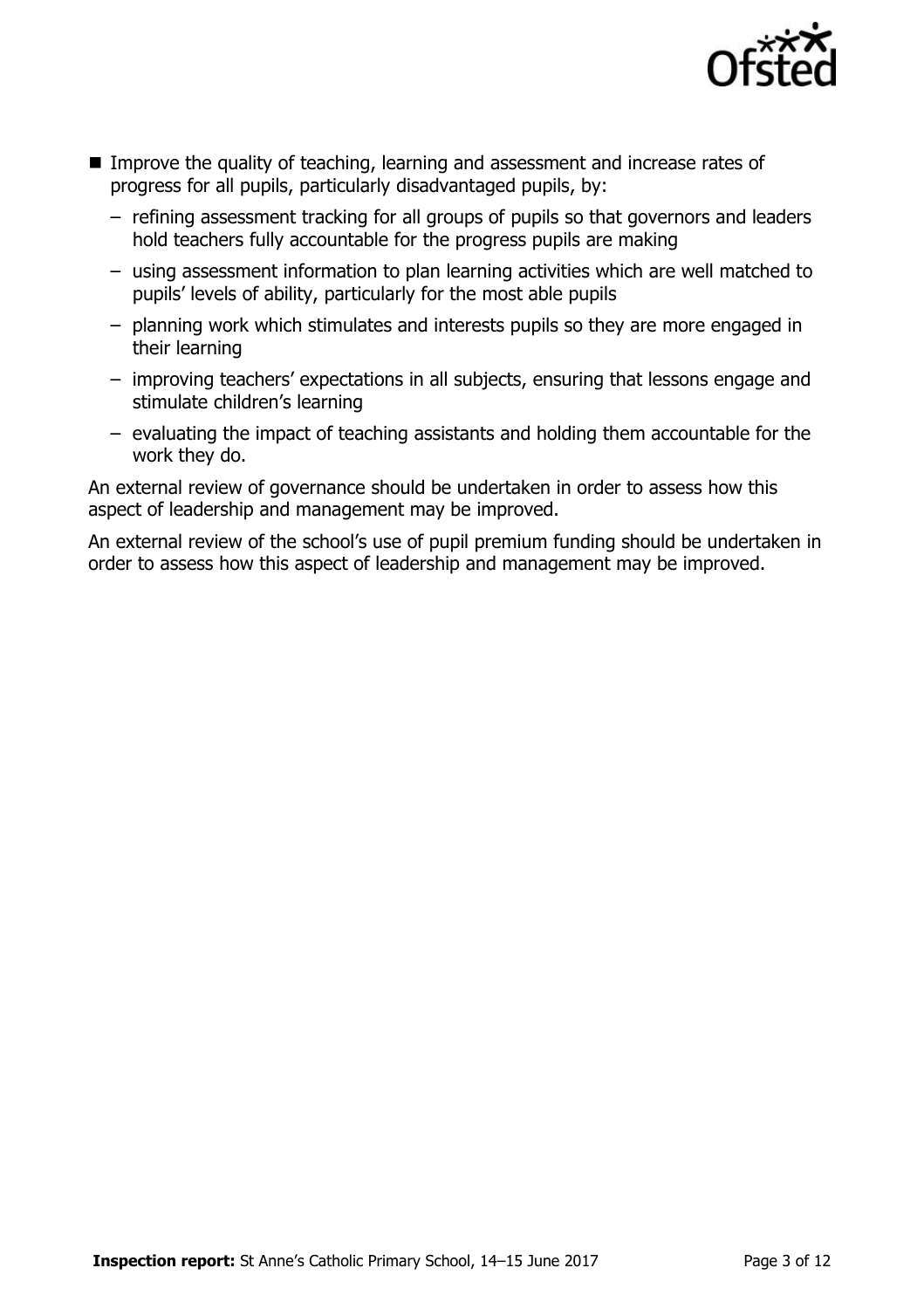

# **Inspection judgements**

#### **Effectiveness of leadership and management Inadequate**

- Leaders and governors have not ensured that pupils are kept safe. They have failed in their duty to ensure that all safeguarding concerns are fully recorded and, at the time of the inspection, could not demonstrate they had always taken appropriate action to notify other agencies of ongoing concerns. Similarly, leaders and governors have not carried out appropriate checks on all adults working at the school. As a result, leaders have placed pupils at significant risk.
- Leaders have an over-positive view of the school's effectiveness and the strengths and weaknesses in the quality of education and outcomes. There is an over-reliance on external consultants to provide information on the effectiveness of key areas. Leaders are not evaluating their own school adequately. When they receive external advice, they do not act upon it effectively enough.
- Action plans to drive forward school improvements consist of a list of actions, without succinct evaluation or detail. No one is holding leaders accountable for the impact of actions because lines of accountability are weak.
- Leaders do not monitor the progress of groups of pupils closely enough. Assessment information does not give leaders enough information to ensure that all groups of pupils, including those who have special educational needs and/or disabilities, the most able and disadvantaged pupils, make the progress they are capable of. Leaders do not use pupil premium funding or special educational needs funding effectively because their plans are weak and do not set measureable targets. Governors do not receive regular analysis to enable them to monitor the impact of leaders' plans effectively.
- Sports funding has been used to employ sports coaches to work alongside staff and to provide a wider range of sporting opportunities. Leaders have not evaluated the impact of this spending, so do not know where it has been most effective.
- The school's curriculum is broad and balanced. However, teachers are not ensuring that pupils apply skills taught in English to their writing work in other subjects. As a result, standards are too low. Subject leaders are not carrying out checks to see how well pupils are achieving in their subject areas. Consequently, there is inconsistency across subjects and classes. Pupils show a limited understanding of British values.
- Leaders have tackled some underperformance in teaching quality and have taken effective action to provide support so teachers' practice develops. As a result, the quality of teaching and learning is improving.

### **Governance of the school**

- $\blacksquare$  The governance of the school is not effective.
- Governors have not ensured that all statutory safeguarding requirements for recruitment are in place. When they have carried out checks, they have not recorded their findings and have not ensured that leaders addressed any failings. At the start of the inspection many gaps in the single central record, previously identified by governors, remained.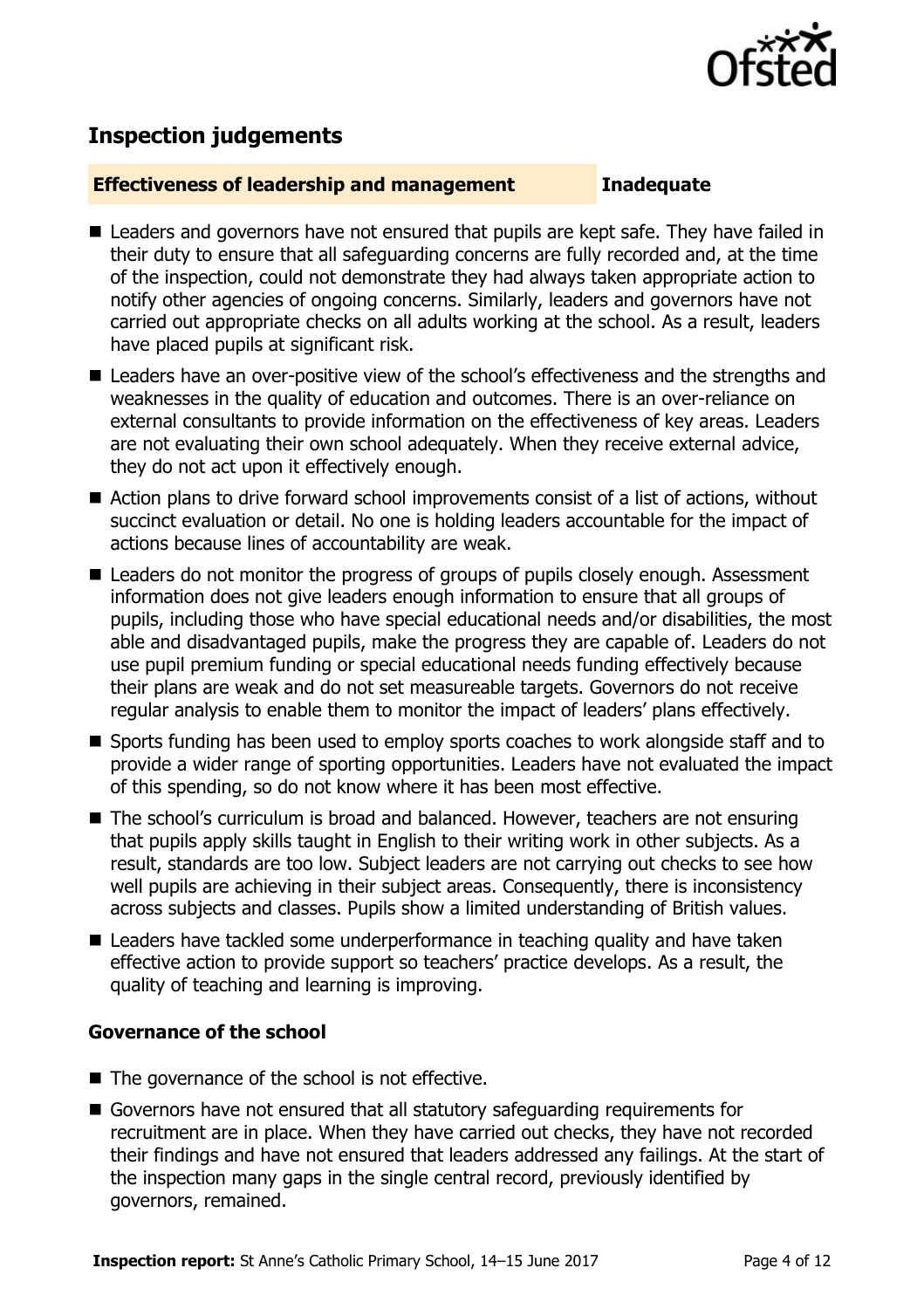

■ Governors are unsure about the lines of accountability within the trust. They do not fully understand where accountability lies for standards or for safeguarding. This is because the lines of accountability within the trust are unclear.

### **Safeguarding**

- $\blacksquare$  The arrangements for safeguarding are not effective.
- Systems to keep pupils safe are weak. Leaders are not ensuring that staff follow school policies for the reporting and recording of serious incidents. When this does happen, leaders are not always following up these concerns and it is not clear if information has been passed on to the relevant agencies.
- Leaders are complacent in their safeguarding arrangements. Leaders responsible for staff recruitment and checks do not receive regular training and as a result were unsure what they needed to include in the single central register. The governor responsible for safeguarding had checked the register, but had not recorded the findings or identified any errors. Leaders know gaps existed, but have not taken action to address them. Governing body minutes from February and April 2017 recorded that some governors had not undergone the necessary checks, and this was still the case during the inspection.
- The trust do not have a named safeguarding lead and delegate this responsibility to the school governors. However, the trust does not provide adequate training, checks or support to ensure that governors fulfil their duties effectively. The safeguarding policy was re-written twice during the inspection because those responsible for safeguarding were unsure what to include.

#### **Quality of teaching, learning and assessment France Requires improvement**

- Teaching, learning and assessment require improvement because there are too many inconsistencies across year groups and subjects in the curriculum. As a result, pupils' rates of progress are variable. Not enough pupils make rapid progress over time.
- Teachers do not always take account of prior assessment before planning their lessons. Sometimes, the most able pupils do not receive sufficient challenge to help them extend their learning. Lower-ability pupils do not always have work tailored appropriately to meet their needs. Subsequently, in some classes, pupils lose interest because the pace of learning is too slow.
- Teachers' expectations are not consistently high. Some teachers accept poorly presented work and do not address repeated misconceptions over time. Consequently, pupils make the same errors and this slows down progress.
- Handwriting across the school is underdeveloped, particularly in key stage 2. Teachers do not insist on accurate formation and neat presentation. As a result, pupils do not take enough care with their work. As pupils move through the school, pupils' spelling does not develop well enough because teachers do not make sure that pupils check their work. The quality of writing across the wider curriculum is not well developed because pupils do not apply skills from writing lessons to other subjects.
- The effectiveness of teaching assistants varies across the school. At times, teaching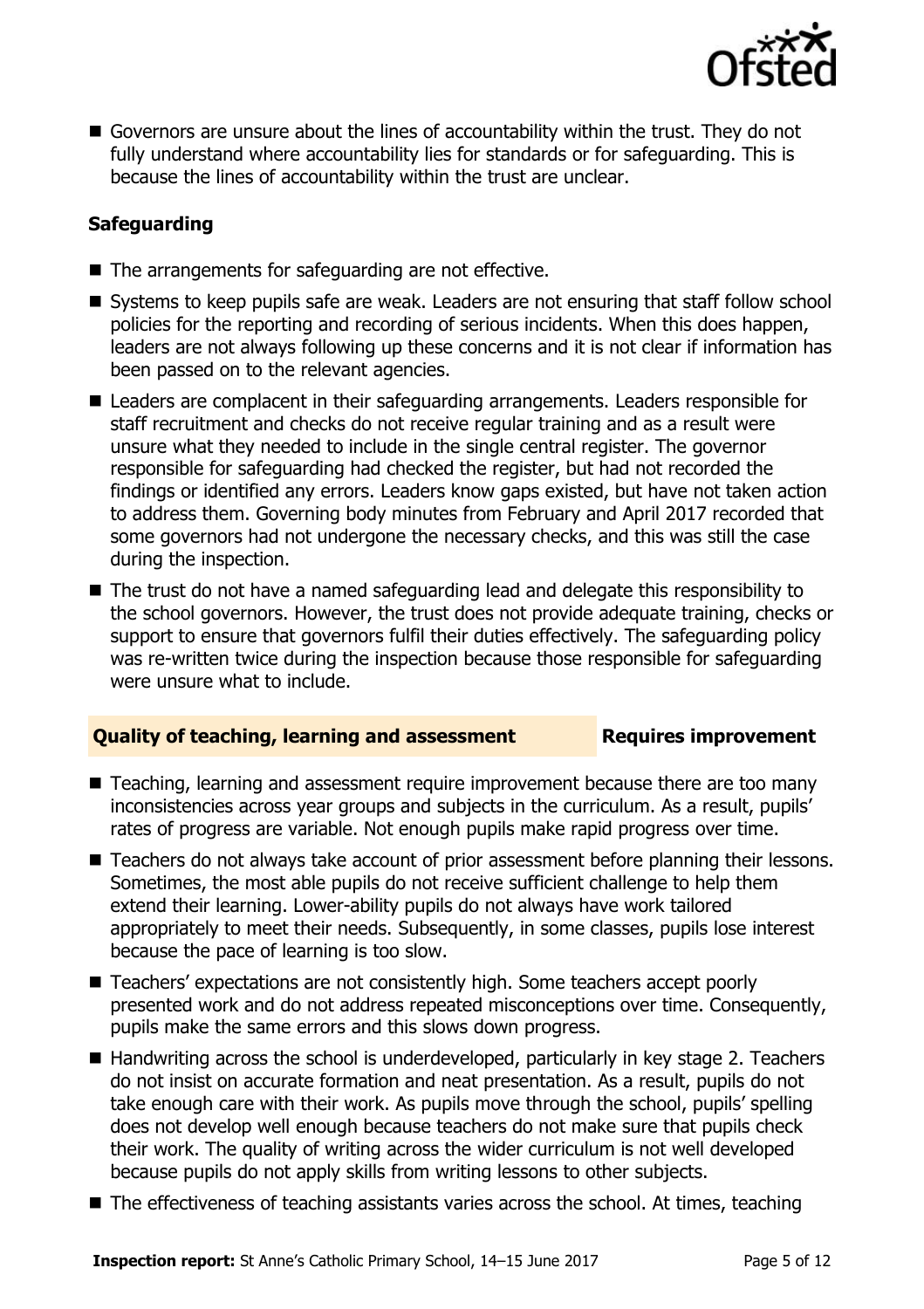

assistants are slow to intervene when pupils display challenging behaviour. Others give too much support and complete tasks for pupils. Where teaching assistants are more successful in supporting pupils' learning, they use effective questioning to help pupils explain and deepen their thinking.

 Where teaching promotes pupils' progress most successfully, explanations are clear and support learning effectively. Resources are well prepared and tasks match the needs of all groups of pupils. In some classes, for example, teachers use questioning and discussion successfully to check pupils' understanding and to advance pupils' learning.

#### **Personal development, behaviour and welfare Requires improvement**

#### **Personal development and welfare**

- The school's work to promote pupils' personal development and welfare requires improvement.
- $\blacksquare$  Pupils demonstrate a strong awareness of other cultures and faiths. For example, pupils knew it was Ramadan and could talk about some of the central beliefs of Muslims. Pupils talk positively about differences between themselves and people from other religions, showing respect and tolerance. Pupils' understanding of other British values is less well developed.
- $\blacksquare$  Pupils say that they feel safe in school and know whom to go to if they have any concerns. They are confident that staff deal with issues, such as bullying, effectively. Pupils know how to keep safe when using the internet and can describe school procedures for reporting any inappropriate behaviour online.

### **Behaviour**

- The behaviour of pupils requires improvement.
- A minority of pupils display poor behaviour in some classrooms, which, when left unchallenged, hindered the learning of others. Behaviour was better in classrooms where work matched the needs of pupils.
- Some staff reported that they do not always feel well supported in dealing with behaviour issues. They feel that leaders do not always check the records of behaviour incidents and take appropriate action. Some staff say behaviour has improved with the appointment of a learning mentor.
- The vast majority of pupils behave extremely well, are polite, well-mannered and conduct themselves well throughout the day.
- The number of exclusions has fallen over time. Some pupils, however, exhibit some very challenging behaviours. These pupils receive beneficial support from the learning mentor.
- Attendance has remained stable at just below the national average. The proportion of pupils who are persistently absent has fallen and is now in line with national averages.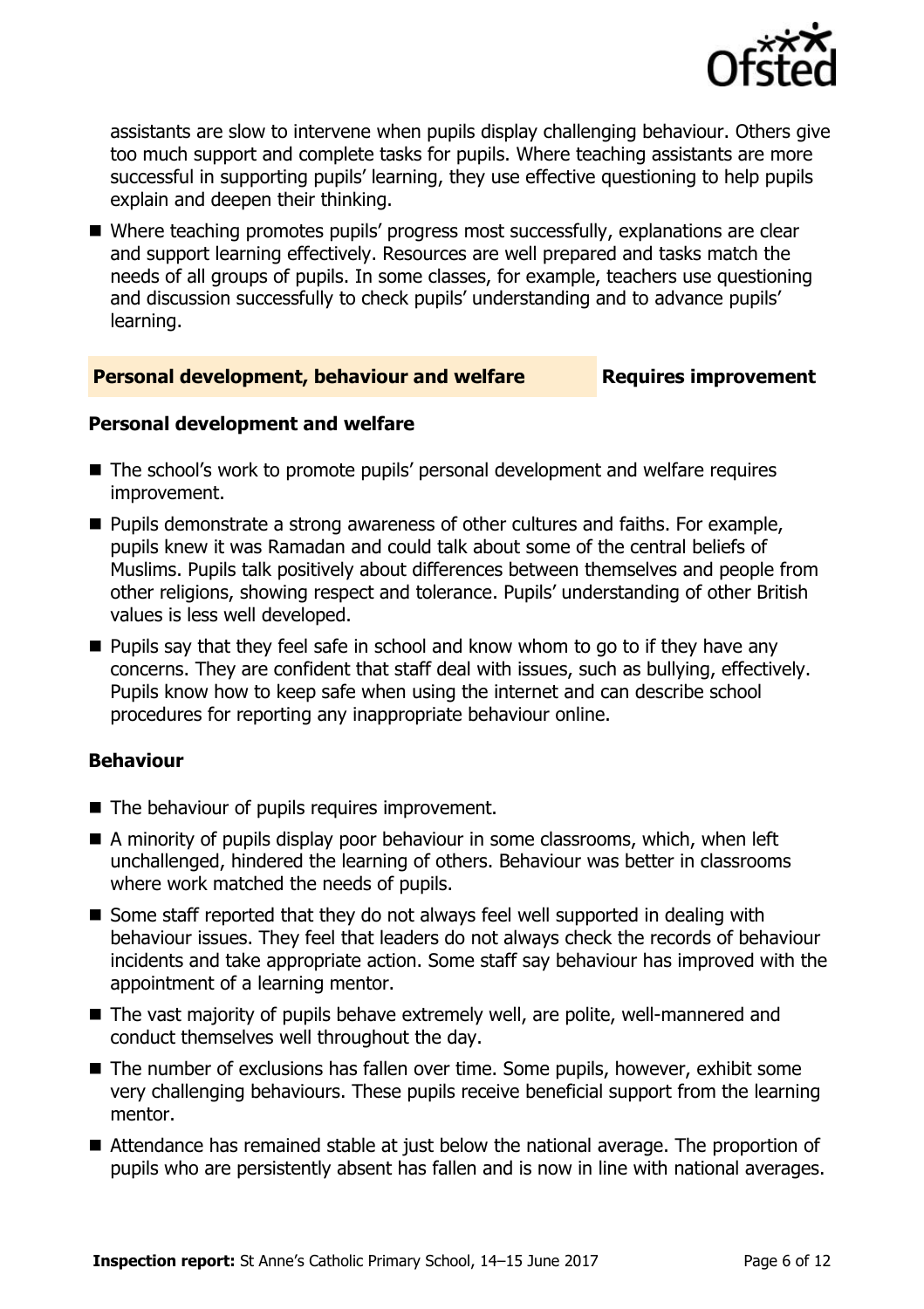

### **Outcomes for pupils Requires improvement**

- Over time, pupils have not made consistently strong progress from their starting points in English, mathematics and other subjects. Progress in mathematics has been below that seen nationally and in 2016, both attainment and rates of progress were below that of other schools.
- Current progress rates in mathematics show that more pupils are making rapid progress, particularly in Year 6. However, because starting points have been so low, more pupils need to make rapid progress across the whole school so that a greater proportion of pupils reach the expected standard at the end of each year group.
- Writing progress across the school is variable because not all teachers have high enough expectations. Where progress is strongest, pupils are using complex sentences and more exciting and varied vocabulary. Where progress is weakest, pupils do not receive enough support and guidance from teachers to help them understand how to improve their work.
- Pupils who have special educational needs and/or disabilities do not make consistently strong progress. Where pupils receive appropriate learning targets, closely matched to their needs, progress is stronger.
- Current rates of progress for disadvantaged pupils are stronger in mathematics than in English. Too few disadvantaged pupils are making rapid progress across key stage 1 and 2, however, because leaders are not using the pupil premium funding effectively.
- Recent improvements in the teaching of phonics mean that a higher proportion of pupils are on track to meet expectations at the end of Year 1.
- **Pupils who are new to English receive good support and this is enabling them to make** rapid progress as their English develops over time.

#### **Early years provision Requires improvement**

- Leadership of the early years requires improvement. Professionals from a teaching school alliance correctly identified a range of areas of development earlier in the school year. However, leaders have not taken effective action to act on the advice given. Improvement planning is not sharp enough. Leaders do not check the quality of teaching often or carefully enough, and they have an over-positive view of the quality of the provision.
- Children enter the early years with skills, knowledge and understanding that are generally below that which is typical for their age. This is particularly the case in English speaking and listening. The proportion of pupils reaching a good level of development by the time they leave the early years has improved over time, but still remains below the national average. This is because too few children make the rapid progress that the adults ought to expect of them.
- Very few children have exceeded the early learning goals across the different areas of learning because the teaching does not stretch the most able children. Opportunities for independent play and exploration in particular do not challenge the most able children well enough.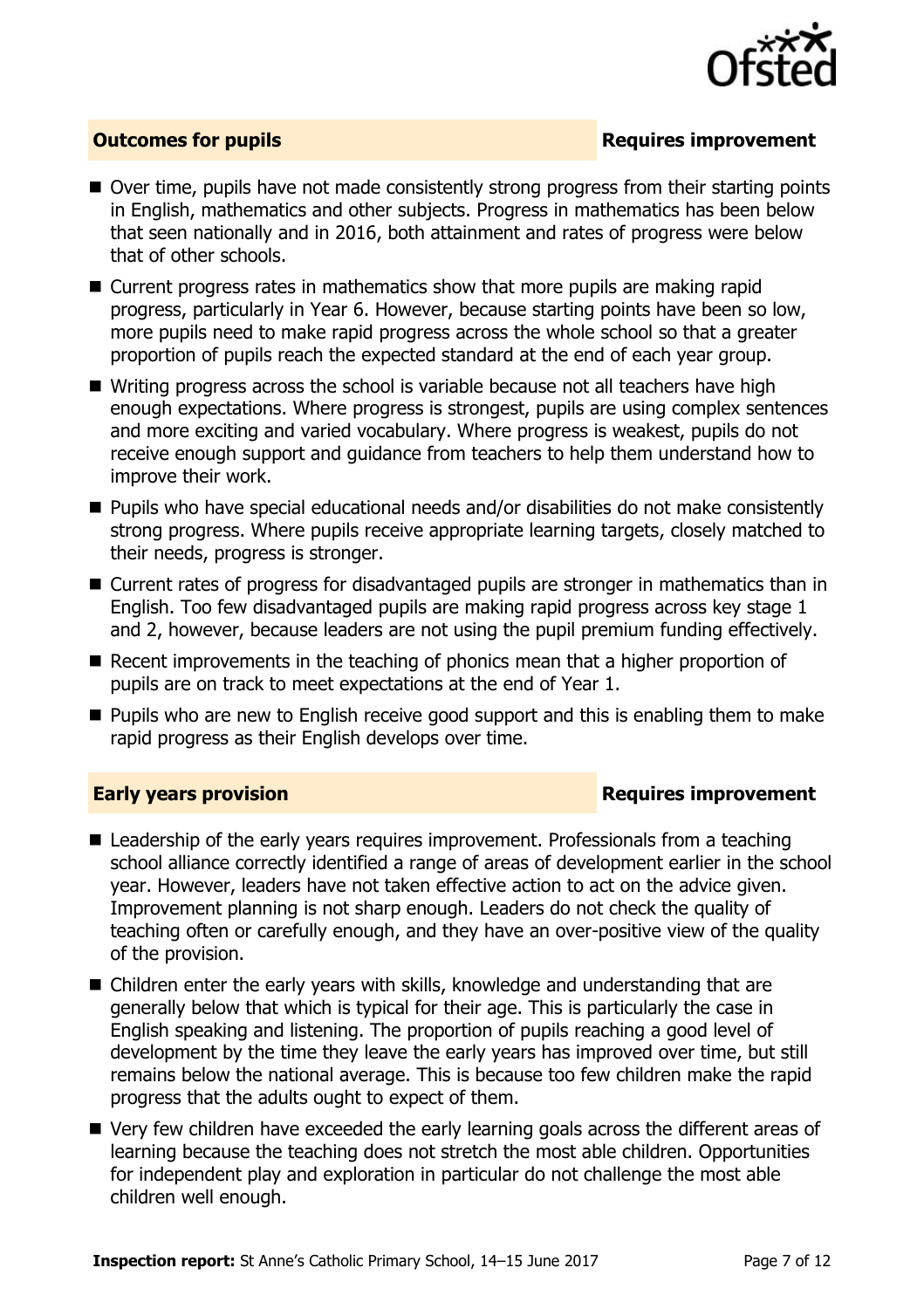

- The assessment of children is largely accurate. Adults observe children routinely in a range of learning situations and record what children have done in detail. However, while adults know generally where children are up to in their learning, they are not adept at identifying next steps for children's learning, precisely. This sometimes hinders children's progress. School leaders have not checked the accuracy of assessment for themselves.
- Adults' interactions with children vary in quality. For example, some adults ask questions that only require one-word answers or they do not give children enough time to think about their answers. Sometimes, adults do not intervene to direct children's attention to something more constructive and challenging.
- The early years learning environment in both Reception and Nursery classes is stimulating and well ordered. Resources are of high quality. However, adults often do not make the best use of resources inside and outside to challenge children in their independent play and exploration. Consequently, too many children, especially boys, lose interest quickly and do not develop concentration and persistence. Adults do not always check incidents of poor behaviour quickly enough.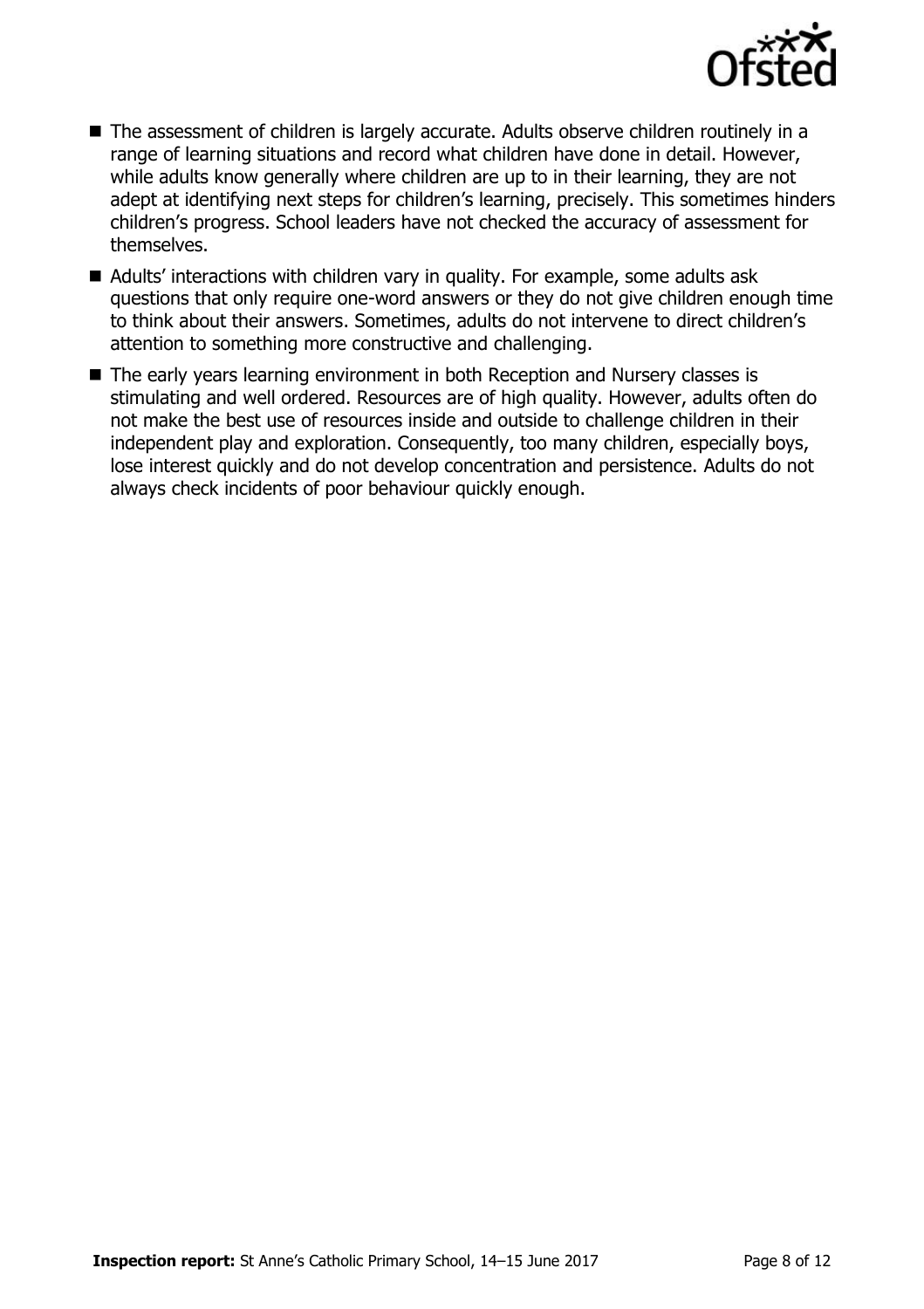

# **School details**

| Unique reference number | 141062          |
|-------------------------|-----------------|
| Local authority         | <b>Bradford</b> |
| Inspection number       | 10031036        |

This inspection was carried out under section 8 of the Education Act 2005. The inspection was also deemed a section 5 inspection under the same Act.

| <b>Type of school</b>               | Primary                  |
|-------------------------------------|--------------------------|
| School category                     | Academy converter        |
| Age range of pupils                 | 3 to 11                  |
| <b>Gender of pupils</b>             | Mixed                    |
| Number of pupils on the school roll | 286                      |
| Appropriate authority               | Academy trust            |
| Chair                               | Mr Wesley McGlinchey     |
| <b>Headteacher</b>                  | Mr Sam Poulton           |
| Telephone number                    | 01535 210600             |
| Website                             | www.stannesrc.net        |
| <b>Email address</b>                | office@stannesrc.org.uk  |
| Date of previous inspection         | Not previously inspected |

#### **Information about this school**

- The school does not comply with Department for Education guidance on what academies should publish about pupil premium, physical education and sports funding, special educational needs and governor information.
- The school is slightly larger than the average primary school.
- The school converted to an academy in July 2014 and founded the Christopher Wharton Academy Trust with one other local catholic school. The trust expanded in 2016 and now includes six primary schools. The headteacher is also one of the trustees.
- The school meets the government floor standards.
- The proportion of disadvantaged pupils is lower than seen nationally.
- The majority of pupils are from a Pakistani or White British background, with an increasing number of Eastern European families.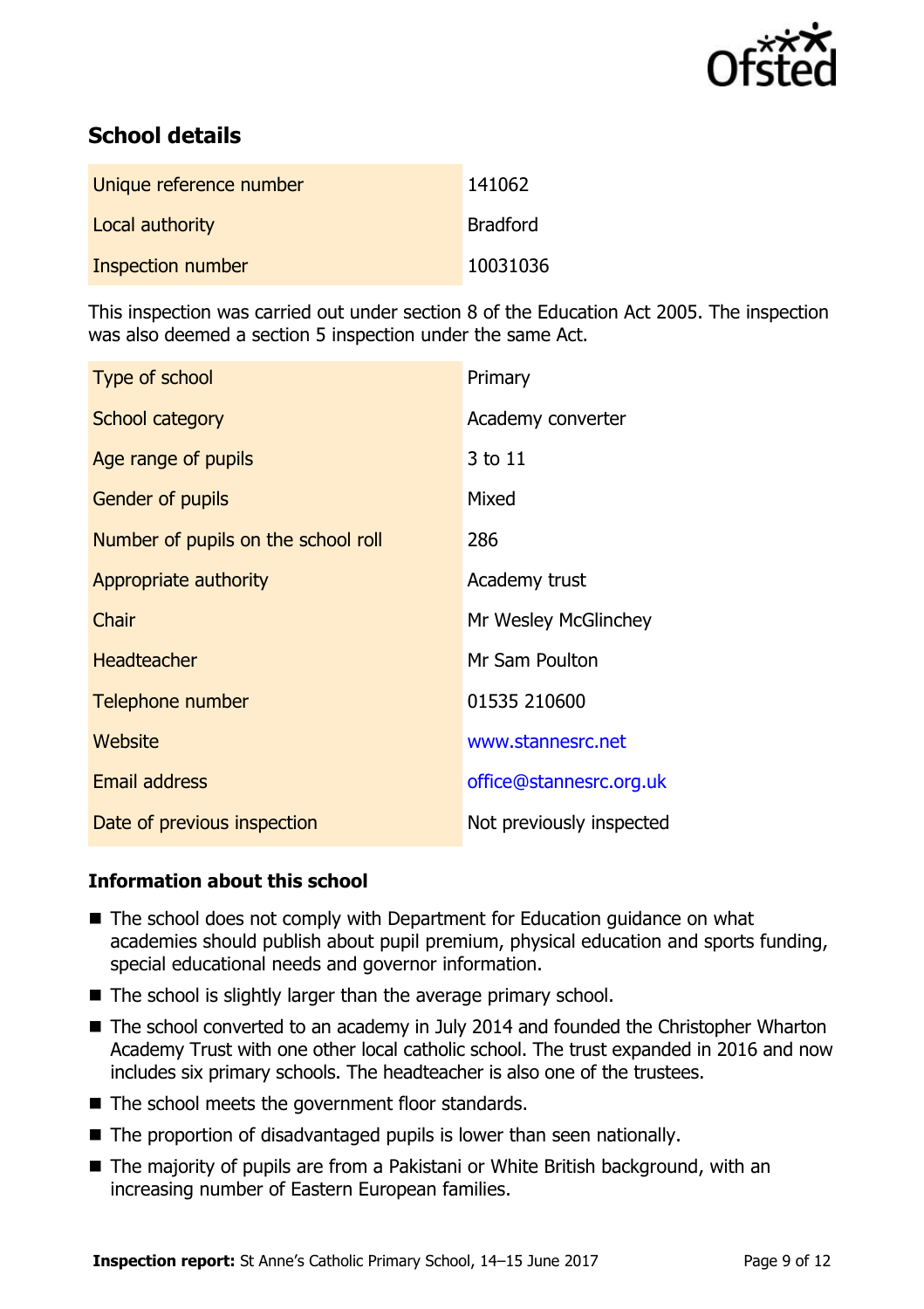

■ The proportion of pupils who speak English as an additional language is higher than seen nationally.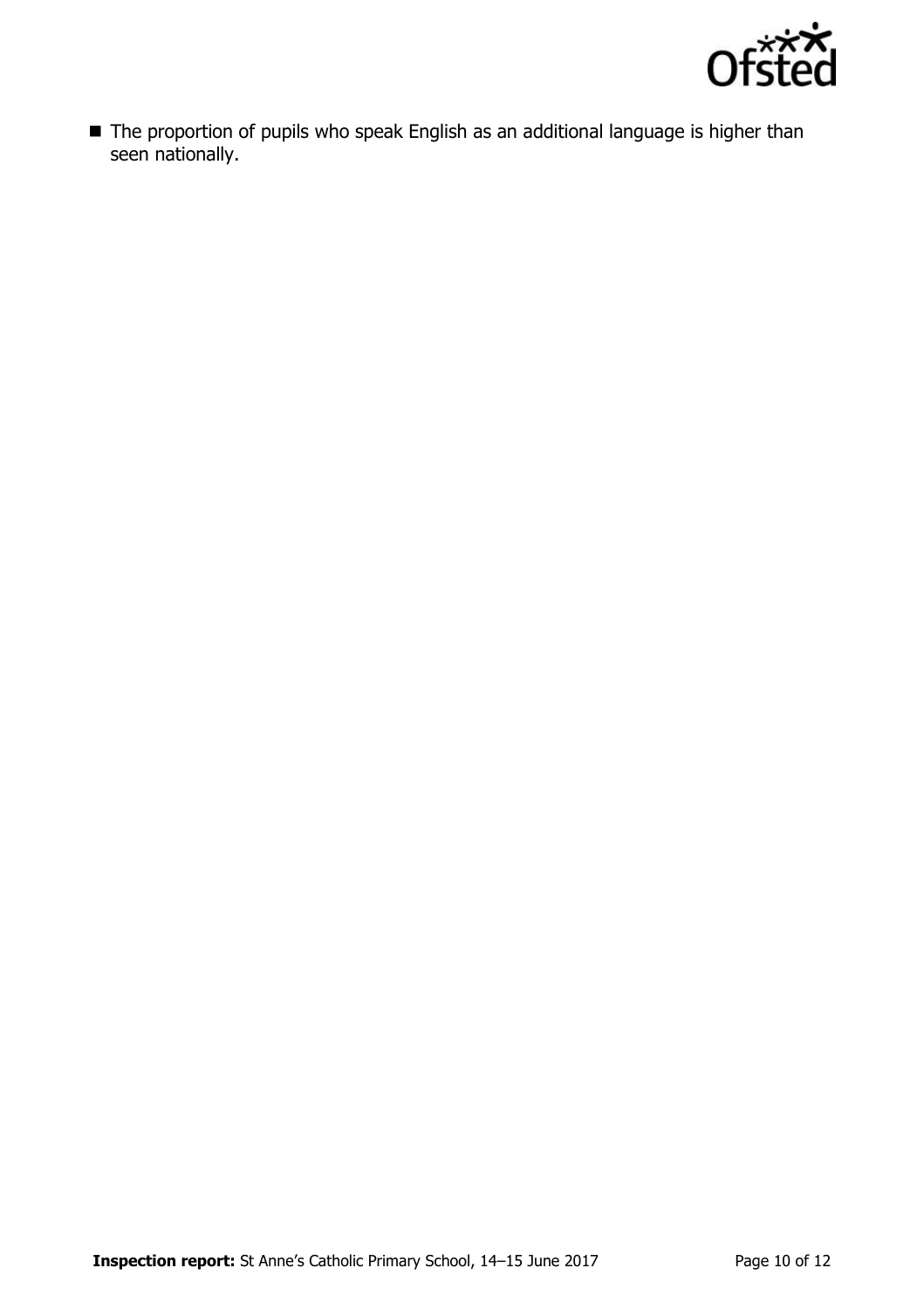

# **Information about this inspection**

- **Inspectors observed teaching and learning across the school. They spoke to pupils** about their work and examined work in books.
- Meetings were held with pupils, senior and middle leaders, a range of teaching and support staff, two governors including the chair of governors and two representatives from the Blessed Christopher Wharton Catholic Academy Trust.
- Inspectors considered the 14 responses to Parent View (Ofsted's online questionnaire), including eight free-text responses, and spoke to parents informally before the school day.
- **Inspectors also considered the 21 responses to the staff online survey along with the** 32 pupil responses to the pupil questionnaire.
- Inspectors examined documents relating to governance, self-evaluation, school improvement planning, pupils' progress, attendance, behaviour, the curriculum and safeguarding.

#### **Inspection team**

| Janet Lunn, lead inspector | Her Majesty's Inspector |
|----------------------------|-------------------------|
| Simon Bissett              | Ofsted Inspector        |
| Mary Lanovy-Taylor         | Ofsted Inspector        |
| <b>Phil Riozzi</b>         | Her Majesty's Inspector |